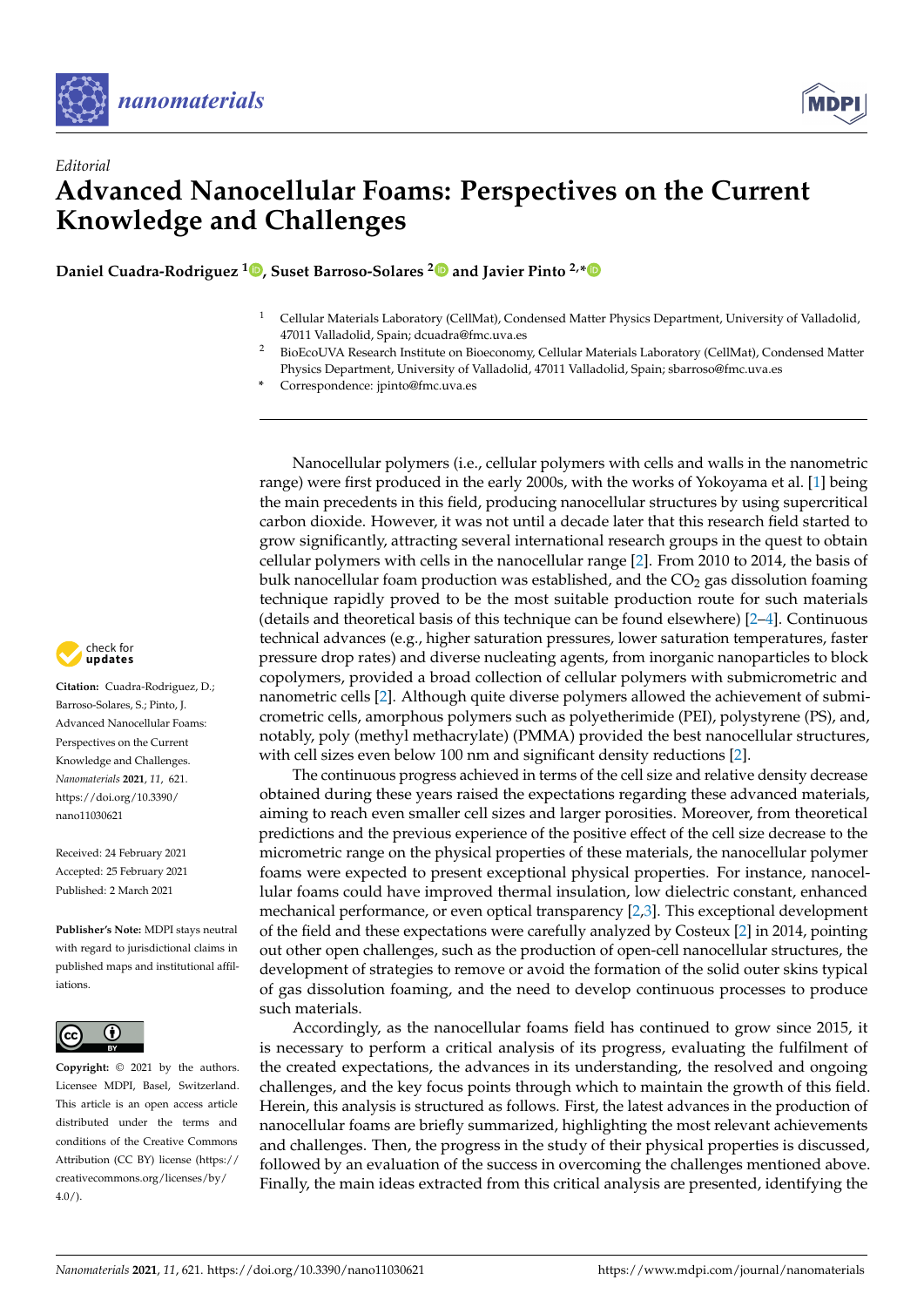most challenging, and promising, current focus points in this field, as well as potential applications identified in the last few years, which is the main aim of this Special Issue.

Decreasing the cell size is, without doubt, the motivation behind research on nanocellular foams. In the last few years, several works have achieved the production of nanocellular foams with cell sizes below 100 nm. On the one hand, some crystalline polymers have finally provided such features, but showing severe limitations in terms of density reduction, as cell nucleation and growth can only occur following the pattern of the amorphous phase between crystalline lamellae [\[5\]](#page-5-4). Some of the best results achieved, by optimizing the polymer formulations and foaming parameters, allowed the achievement of high-density poly(lactic acid)-based and polypropylene-based nanocellular foams, respectively, with average cell sizes of around 30 and 55 nm and cell densities (measured on the amorphous foamed regions) of around  $10^{15}$  cells/cm<sup>3</sup> [\[6,](#page-5-5)[7\]](#page-5-6). Nevertheless, there are very few perspectives on obtaining even medium-density nanocellular foams, as the identified key parameters to obtain nanometric cells are the increase in crystallinity and the number of crystalline spherulites, in order to act both as nucleating agent and growth boundaries for the cells (i.e., limiting the expansion of the foam) [\[6,](#page-5-5)[8,](#page-5-7)[9\]](#page-5-8).

On the other hand, several amorphous polymers have shown the capability of producing nanocellular foams (e.g., poly(ether-block-amide), acrylonitrile–butadiene–styrene terpolymers, poly(aryl ether ketone), and thermoplastic polyurethane) [\[10](#page-5-9)[–15\]](#page-5-10), but just a few achieve cell sizes below 100 nm (e.g., polyphenylsulfone (PPSU), polysulfone (PSU), and PMMA) [\[16](#page-5-11)[–19\]](#page-5-12). The main interest in exploring the use of PPSU and PSU is that they offer a relatively high service temperature, not achievable with PMMA. Bernardo et al. [\[16\]](#page-5-11) proved that nanocellular PPSU foams could be obtained in a wide range of saturation pressures (15–30 MPa, saturation temperature 25 °C) and foaming temperatures (150–220 °C), reaching cell sizes of around 20–30 nm, cell nucleation densities over  $10^{15}$  nuclei/cm $^3$ , and relative densities between 0.65 and 0.75. Meanwhile, Guo et al. [\[17\]](#page-5-13) achieved similar results employing PSU, 5 MPa of saturation pressure, saturation temperatures below 0 ◦C, and foaming temperatures between 70 and 150 °C. Nevertheless, PMMA retained the lead as the most promising and versatile polymer in developing nanocellular polymer foams. Both homogeneous and heterogeneous nucleation routes continue to be explored with this aim.

The increase of the  $CO<sub>2</sub>$  solubility on the PMMA, generally by increasing the saturation pressure or decreasing the saturation temperature, as well as the optimization of other foaming parameters (e.g., depressurization rate, foaming temperature, and time) and the polymer matrix chemistry are the available tools for researchers working on the homogeneous nucleation route. Ono et al. [\[18\]](#page-5-14) employed ultra-high saturation pressures (50–100 MPa), saturation temperatures between 0 and 20 °C, ultra-fast depressurization (>1.25 GPa/s), and foaming temperatures between 30 and 110 ◦C to produce nanocellular PMMA foams with cell sizes below 50 nm, cell nucleation densities over  $10^{15}$  nuclei/cm<sup>3</sup>, and relative densities down to 0.44. Yeh et al. [\[19\]](#page-5-12) studied the effect of the molecular weight on the foaming behavior of PMMA. They found that high molecular weights ( $M_w = 81 \text{ kg/mol}$ ) are more suitable to decrease the cell size, although they present more difficulties for density reduction. In particular, using a saturation temperature of  $0^{\circ}$ C and pressure of 13.8 MPa (CO<sub>2</sub> solubility of around 38 wt.%) and foaming temperatures of around 80  $\degree$ C, they reached cell sizes of around 37 nm, cell densities of around  $10^{16}$  cells/cm<sup>3</sup>, and relative densities of 0.25. The same conclusions were achieved by Martin-de-Leon et al. [\[20\]](#page-6-0) with a saturation pressure and temperature, respectively, of 20 MPa and −32 ◦C (CO<sup>2</sup> solubility up to 45 wt.%), and foaming temperatures up to 80 °C to obtain cell sizes of around 75 nm, cell nucleation densities of  $10^{15}$  nuclei/cm $^3$ , and relative density of 0.24 for the low-viscosity PMMA grade employed ( $M_w = 77 \text{ kg/mol}$ , MFI = 8.20 g/10 min), as well as cell sizes around 14 nm, cell nucleation densities of 3.5  $\times$   $10^{16}$  nuclei/cm $^3$ , and relative density of 0.4 for the high-viscosity PMMA grade ( $M_w = 83$  kg/mol, MFI = 1.92 g/10 min).

On the contrary, the heterogeneous nucleation route offers additional tools to the researchers, related to the nature, size, distribution, and physical properties of the additional phases introduced, their proper distribution being the main challenge of this route.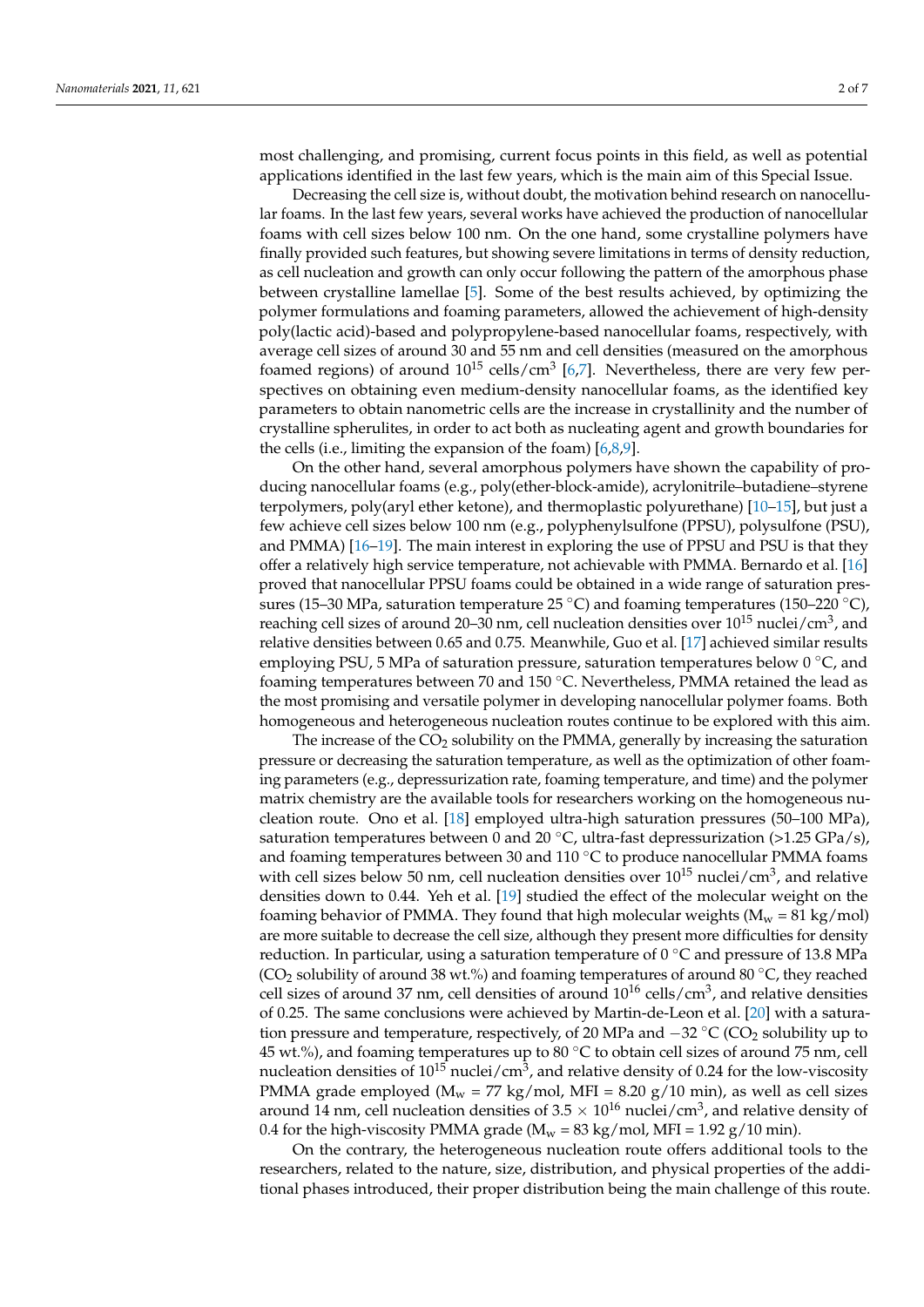Only a couple of works have been able to achieve cell sizes below 100 nm following this approach. Yeh et al. [\[19\]](#page-5-12) introduced 1 wt.% of  $SiO<sub>2</sub>$  nanoparticles (average size 15 nm) on a PMMA with high molecular weight ( $M_w = 81 \text{ kg/mol}$ ) and foamed the samples at a saturation temperature of  $0 °C$ , saturation pressure of 13.8 MPa, and foaming temperatures of around 80 ◦C, achieving inhomogeneous cellular structures with nanocellular regions with cell sizes of around 70 nm and cell densities around 3.5  $\times$   $10^{14}$  cells/cm $^3$ . It should be noted that, in this case, the introduction of the nanoparticles negatively influenced the cellular structure, as better results achieved by homogeneous nucleation under the same foaming conditions were previously mentioned. Shi et al. [\[21\]](#page-6-1) produced blends of PMMA with poly(vinylidene fluoride) (PVDF), finding that a self-assembled structure of PVDF microcrystals induced by the  $CO<sub>2</sub>$  appears on the samples during the foaming process. These well-dispersed microcrystals were proven to act as nucleating agents, achieving cell sizes of 87 nm and relative densities of 0.86 by foaming PMMA/PVDF blends with 40 wt.% of PVDF, with the small cell size and high relative density being related to the rigidity of the semicrystalline phase. Although the results obtained by the heterogeneous nucleation route in the last few years have not been quite successful in achieving cell sizes below 100 nm, a few additional works are worth mentioning due to their contribution to the understanding and optimization of this approach. Liu et al. [\[22\]](#page-6-2) proved that the modification of silica nanoparticles with poly(dimethylsiloxane), a polymer with low surface energy and high  $CO<sub>2</sub>$ -philicity, enhances the cell nucleation efficiency of the nanoparticles from 0.04 to a remarkable value of 0.5. Moreover, they found that modified nanoparticles with sizes of around 80 nm present higher efficiencies than nanoparticles with sizes of around 40 nm and explain this behavior in terms of the line tension effects on the nucleation process. Interestingly, they propose that the same theoretical approach could be applied to justify the nucleation efficiency near 1 previously found in PMMA/MAM blends [\[23\]](#page-6-3). Needle-like sepiolite nanoparticles were also introduced in PMMA by Bernardo et al. [\[24\]](#page-6-4), finding that their orientation during the extrusion of the precursor materials induces significant anisotropy (up to 2.15) in nanocellular foams. This anisotropy was explained in terms of the cell coalescence around the needle-like sepiolite, which could act as spot for cell wall rupture. Finally, the foaming of PMMA/MAM blends has been extensively studied, paying particular attention to the use of very low MAM amounts (0.1 wt.%), which were shown to be capable of inducing nanocellular structures similar to those obtained by MAM amounts from 1 to 10 wt.%, while providing a relative density reduction up to 50% [\[25\]](#page-6-5). In particular, very low MAM amounts are dispersed along with the PMMA matrix without generating micelles. In this way, these PMMA/MAM samples retain the nucleating effect of the soft blocks of the MAM copolymer, while avoiding the spherical geometries of the micelles, which are known to limit the expansion of the cells and therefore the density reduction [\[4\]](#page-5-2).

The promising results briefly summarized above clearly show that the objective of cell sizes below 100 nm and low relative densities has still not been achieved. The gas dissolution foaming approach still has potential to induce higher  $CO<sub>2</sub>$  solubilities, or even to improve the followed process [\[26\]](#page-6-6), while further work on very low amounts of block copolymer could enhance the obtained results. Among these approaches, the use of block copolymers (or other nucleating agents) presents the advantage of requiring less demanding foaming conditions (a further increase in  $CO<sub>2</sub>$  solubility using higher pressures or lower temperatures involves increasing production costs).

However, simple geometrical considerations and the physical dimensions of the polymer chains are enough to demonstrate that cell sizes equal to or below 10 nm and low densities cannot be achieved with close-cell geometries [\[27\]](#page-6-7). On the contrary, Estravis et al. [\[27\]](#page-6-7) proposed that open-cell geometries could offer this possibility, reaching cell sizes below 20 nm and porosities over 0.9 simultaneously if cell strut thicknesses of 1.5 nm are assumed. Although the assumed cell strut thickness could be extremely low (struts or walls below 10 nm have still not been reported, while thicknesses over 20 nm are the most common) [\[25,](#page-6-5)[28\]](#page-6-8), open-cell nanocellular structures should be further studied aiming to achieve low-density nanocellular foams. Nevertheless, among the highlighted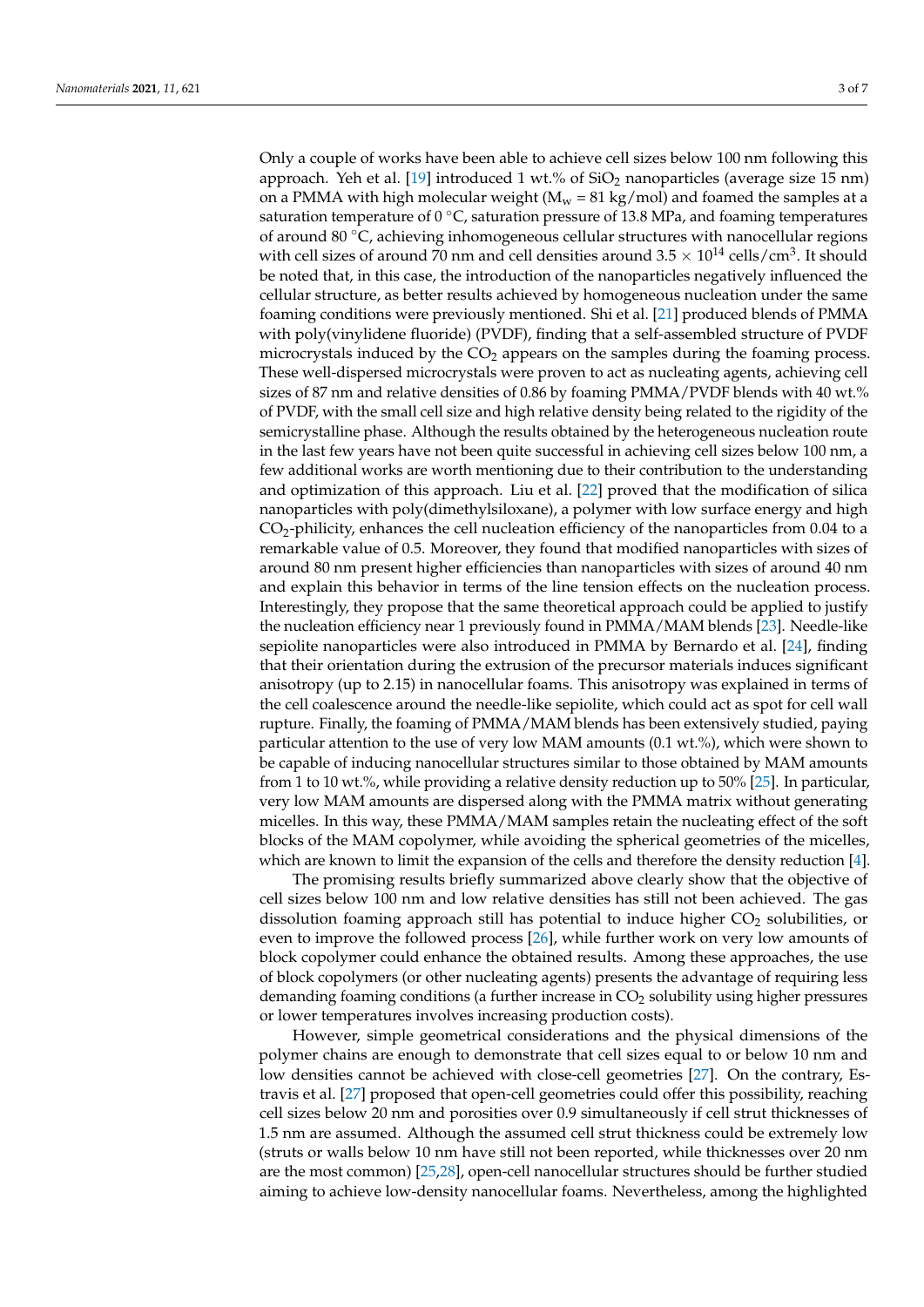works, none of them obtained an open-cell structure able to reach very low densities. Yeh et al. [\[19\]](#page-5-12) and Guo et al. [\[17\]](#page-5-13), respectively, obtained nanocellular connected structures or bicontinuous nanocellular structures in the cell walls due to spinodal decomposition, but not highly-porous open-cell structures such as those obtained in an early work of Pinto et al. [\[29\]](#page-6-9).

The expectations of achieving enhanced physical properties by the production of nanocellular polymers were the main motivation behind the development of these materials. In the last few years, significant knowledge about the mechanical, optical, and thermal properties of these materials has been developed. Wang et al. [\[9,](#page-5-8)[30\]](#page-6-10) have proposed that the nanocellular structure obtained in PMMA/TPU and PP/PTFE foams induced remarkable improvements in the impact strength, impact toughness, and tensile toughness regarding microcellular PMMA or PP foams, providing an interesting and detailed discussion of the mechanisms potentially involved. However, the complexity of the studied systems, in which both the nanostructured TPU and the nanofibrillated PTFE present a notable influence on the mechanical properties, makes it difficult to analyze the effect of the nanocellular structure independently. On the contrary, Martin-de-Leon et al. [\[31\]](#page-6-11) developed a specific study on the influence of the cell size on the compression and three-point bending mechanical tests of PMMA foams, comparing nanocellular foams with cell sizes from 20 to 84 nm and microcellular foams with cell sizes of around  $1 \mu m$  (all of them with comparable densities). No dependence of the relative Young's modulus and yield strength upon cell size was found, while the relative fracture toughness was found to increase when the average cell size decreased from the micro to the nanocellular range.

The potential optical transparency of nanocellular foams obtained from transparent amorphous polymers was a controversial topic for some time [\[3\]](#page-5-3). However, recently, strong experimental evidence has shown that optical transparency can be achieved when the cell sizes of nanocellular PMMA foams are below 1/10 of the visible wavelengths due to the strong size effect on the Rayleigh scattering [\[32\]](#page-6-12). These results encourage further work on this topic, as transparent nanocellular polymers could be extraordinary materials to improve the thermal insulation of windows, therefore having a global impact in decreasing energy consumption.

The thermal conductivity of nanocellular foams is one of its most promising physical properties, as the presence of the Knudsen effect, experimentally validated in nanocellular polymers in 2015 [\[33\]](#page-6-13), could lead to the production of high-efficiency thermal insulators. However, the failure to obtain nanocellular foams with both cell sizes well below 100 nm and low relative densities has hindered till now the achievement of such insulators. Only one nanocellular PMMA/TPU foam, with a cell size of around 205 nm and relative density of 0.125, has been reported showing thermal conductivity of 24.8 mW/mK (below that of air, 26 mW/mK) [\[30\]](#page-6-10), although the same authors have recently theoretically estimated that such low thermal conductivity cannot be reached with the features of the reported foam [\[34\]](#page-6-14). Recent experimental evidence on the interaction of infrared (IR) radiation with nanocellular foams proved that the thermal conductivity due to the radiation term has a major effect on these materials (i.e., nanocellular foams are almost transparent for IR radiation) [\[35\]](#page-6-15). Taking this into account, the minimum thermal conductivity achievable for PMMA foams has been estimated to be around 32 mW/mK, reached with very low densities and cell sizes of around 150 µm [\[34\]](#page-6-14). Accordingly, the potential super-insulator behavior of nanocellular foams, taking advantage of the Knudsen effect, only could be achieved if additional mechanisms to abate the radiation term are incorporated [\[34,](#page-6-14)[35\]](#page-6-15). An alternative approach to taking advantage of the Knudsen effect while avoiding the limitations of the density reduction and the undesired transparency to IR radiation was proposed by Bernardo et al. [\[36\]](#page-6-16). In this work, a model to predict the thermal conductivity of foams presenting a bimodal cell size distribution (with nanometric and micrometric populations) was developed and validated with experimental results. The model was shown to provide accurate predictions for such materials, as well as for monomodal cell structures with broad cell size distribution. Moreover, it showed potential for the thermal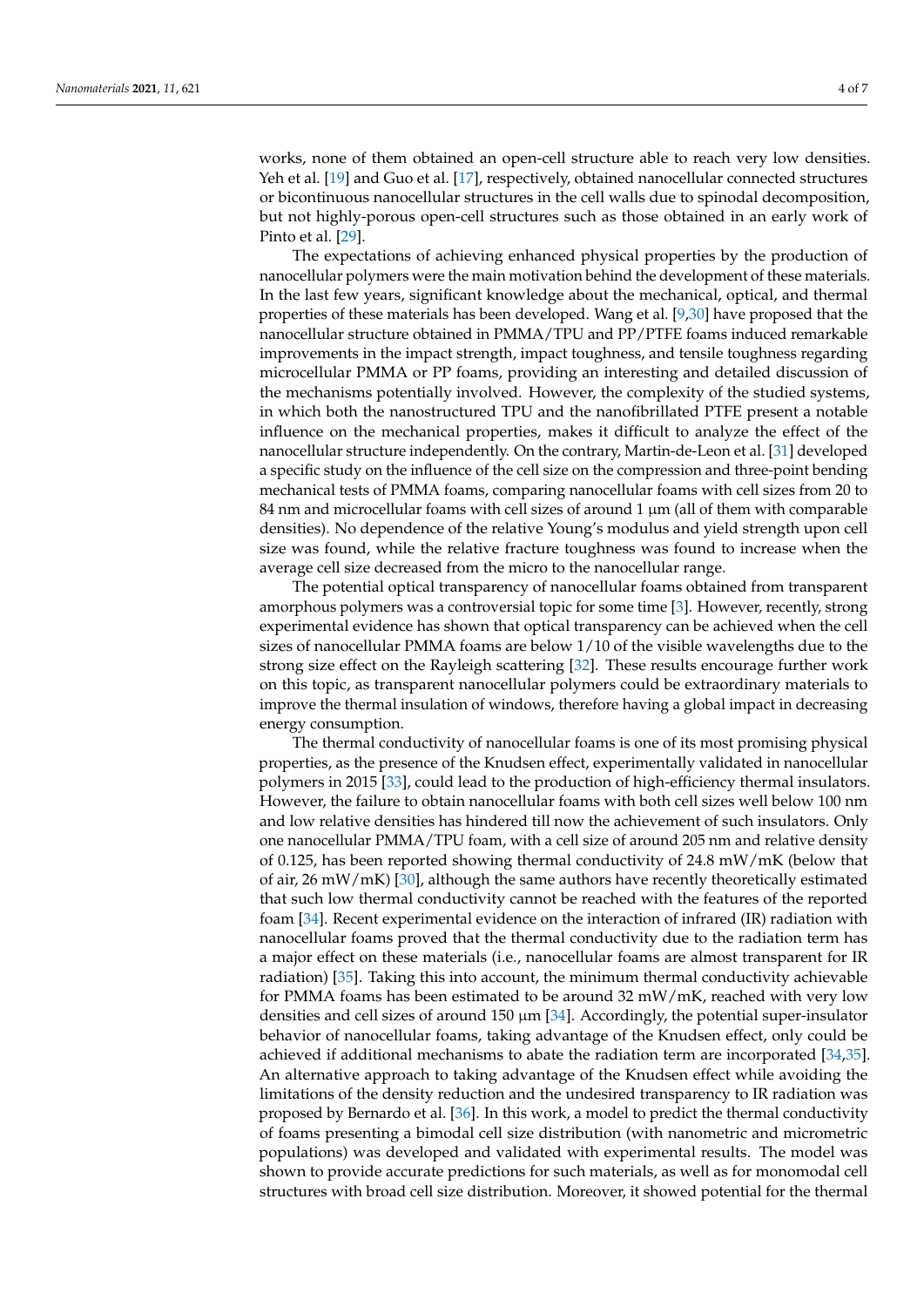conductivity reduction of bimodal cellular structures with low-density regions with cells in the microcellular range (decreasing the conduction through the solid phase and avoiding a significant contribution of the radiation) and medium-density regions with cells in the nanocellular range (decreasing the conduction through the gaseous phase). Therefore, further developments in the pursuit of super-insulator nanocellular foams should focus on strategies to decrease the radiation term without affecting the nanocellular structure [\[37\]](#page-6-17), as well as continuing to seek to decrease the overall density of the foam.

Another thermal property which suffers changes in nanocellular polymer foams is the glass transition temperature  $(T_g)$  of the amorphous polymer matrix. The increase in the  $T_g$  has been widely reported on PMMA nanocellular foams [\[19](#page-5-12)[,38\]](#page-6-18) and seems to be related to the molecular confinement of the polymer chains on the nanometric cell walls and struts [\[28\]](#page-6-8). However, the remarkable implications of these effects at the molecular level require further research. In addition to experimental approaches, significant advances could be achieved in this field with the application of simulation theoretical approaches at the molecular level, such as molecular dynamics (MD). Recent works have shown the potential of these techniques in the study of nanocellular polymers. Estravis et al. [\[27\]](#page-6-7) employed MD to analyze the stability of gas–polymer structures in the nanocellular range, finding that the behavior of the internal pressure in the polymer is a key factor in the minimum stable cell size achievable. Moreover, Zhang et al. [\[39\]](#page-6-19) studied the behavior of ultrathin PMMA films following the same approach, investigating the failure of cell walls during cell growth on nanocellular foams.

A couple of the challenges identified by Costeux in 2014 are still to be discussed. On the one hand, no significant advances have been achieved on the removal or avoidance of the formation of the solid skins in the outer layers of nanocellular foams obtained by  $CO<sub>2</sub>$  gas dissolution foaming [\[4\]](#page-5-2). It should be noted that these solid outer layers could hinder the expansion of the foams, being also a limiting factor that limits the application of nanocellular foams in fields such as sensing, catalysis, and filtration (fields which would require mostly open-cell nanocellular foams to take actual advantage of their very high surface area). On the other hand, scarce progress has been achieved in the continuous or semi-continuous production of nanocellular foams. Costeux and Foether [\[40\]](#page-6-20) presented the first successful results in the fabrication of nanocellular foams by a complex extrusion foaming system in 2015, obtaining PMMA-based foams with cell sizes of 300 nm and porosities of around 70%, but no further results in this area have been reported since. Meanwhile, Wang et al. [\[9\]](#page-5-8) reported for the first time the fabrication of PP/PTFE nanocellular foams following an injection molding foaming approach.

Accordingly, several current main challenges in the advanced nanocellular polymer foams field have been identified. First, the simultaneous reduction of the cell size and density requires further technical developments (to increase the  $CO<sub>2</sub>$  solubility) exploring the use of dispersed non-nanostructured block copolymers, but mostly focusing on the development of open-cell nanocellular foams. Second, there is still room for the understanding and optimization of the physical properties of these materials. New approaches to decrease the radiation term on the thermal conductivity of nanocellular foams are urgently required, while the potential of bimodal cellular structures should be further explored. Moreover, the production of transparent nanocellular foams requires additional progress to identify a compromise between their transparency and their thermal insulation. In addition, as a key aspect in improving the understanding of these materials and their physical properties, additional work is required in the study of the increased  $T_g$  and confinement effect of nanocellular polymers, using both experimental and theoretical approaches employing MD or similar techniques. Third, the development of strategies to effectively remove the solid outer skins, or, even better, to avoid their formation, as well as continuous processes capable of producing nanocellular foams, are essential for several potential applications and the future industrialization of these materials.

Additionally, new applications should be considered and tested for these materials. For instance, PMMA-based materials have shown the capability of treating polluted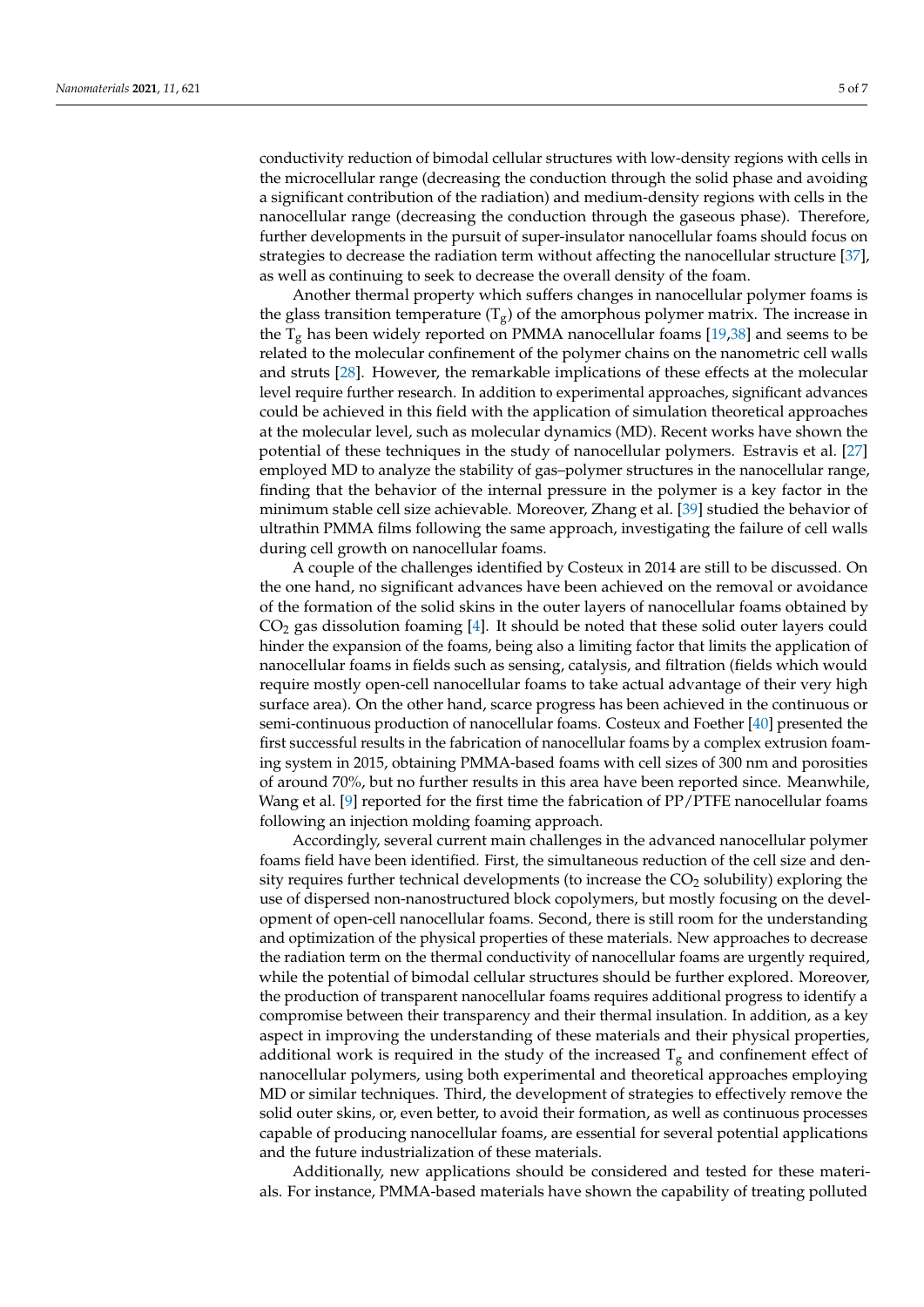water [\[41–](#page-6-21)[43\]](#page-6-22), an application which could benefit from the very high surface area of nanocellular open-cell foams. PMMA has also been employed as a support for nanoparticles with photocatalytic activity as well as to develop contact lenses, the transparency of nanocellular PMMA foams being a potential advantage in these applications [\[42–](#page-6-23)[45\]](#page-6-24). Finally, nanocellular polymer films have been proposed as water- and oil-repellent anti-reflection coatings, this particular application being quite suitable for transparent nanocellular foams [\[46\]](#page-6-25).

**Author Contributions:** Conceptualization, J.P.; writing—original draft preparation, D.C.-R., S.B.-S. and J.P.; writing—review and editing, J.P.; funding acquisition, J.P. All authors have read and agreed to the published version of the manuscript.

**Funding:** This research was funded by MINECO, FEDER, UE, grant number RTI2018-098749-B-I00, RTI2018-097367-A-I00, and PRE2019-088820, and the Junta of Castile and Leon, grant number VA275P18 and Strategic Program CLU-2019-04.

**Data Availability Statement:** Data sharing not applicable.

**Conflicts of Interest:** The authors declare no conflict of interest.

## **References**

- <span id="page-5-0"></span>1. Yokoyama, H.; Li, L.; Nemoto, T. Tunable Nanocellular Polymeric Monoliths Using Fluorinated Block Copolymer Templates and Supercritical Carbon Dioxide. *Adv. Mater.* **2004**, *16*, 1542–1546. [\[CrossRef\]](http://doi.org/10.1002/adma.200400072)
- <span id="page-5-1"></span>2. Costeux, S. CO2-Blown Nanocellular Foams. *J. Appl. Polym. Sci.* **2014**, *131*. [\[CrossRef\]](http://doi.org/10.1002/app.41293)
- <span id="page-5-3"></span>3. Notario, B.; Pinto, J.; Rodriguez-Perez, M.A. Nanoporous polymeric materials: A new class of materials with enhanced properties. *Prog. Mater. Sci.* **2016**, *78–79*, 93–139. [\[CrossRef\]](http://doi.org/10.1016/j.pmatsci.2016.02.002)
- <span id="page-5-2"></span>4. Martín-de León, J.; Bernardo, V.; Rodríguez-Pérez, M.Á. Nanocellular polymers: The challenge of creating cells in the nanoscale. *Materials* **2019**, *12*, 797. [\[CrossRef\]](http://doi.org/10.3390/ma12050797)
- <span id="page-5-4"></span>5. Li, J.; He, G.; Liao, X.; Xu, H.; Yang, Q.; Li, G. Nanocellular and needle-like structures in poly(l-lactic acid) using spherulite templates and supercritical carbon dioxide. *RSC Adv.* **2015**, *5*, 36320–36324. [\[CrossRef\]](http://doi.org/10.1039/C5RA03682H)
- <span id="page-5-5"></span>6. Ni, J.; Yu, K.; Zhou, H.; Mi, J.; Chen, S.; Wang, X. Morphological evolution of PLA foam from microcellular to nanocellular induced by cold crystallization assisted by supercritical CO<sub>2</sub>. *J. Supercrit. Fluids* **2020**, 158, 104719. [\[CrossRef\]](http://doi.org/10.1016/j.supflu.2019.104719)
- <span id="page-5-6"></span>7. Mi, H.Y.; Chen, J.W.; Geng, L.H.; Chen, B.Y.; Jing, X.; Peng, X.F. Formation of nanoscale pores in shish-kebab structured isotactic polypropylene by supercritical CO2 foaming. *Mater. Lett.* **2016**, *167*, 274–277. [\[CrossRef\]](http://doi.org/10.1016/j.matlet.2015.12.116)
- <span id="page-5-7"></span>8. Wang, X.; Mi, J.; Zhou, H.; Wang, X. Transition from microcellular to nanocellular chain extended poly(lactic acid)/hydroxylfunctionalized graphene foams by supercritical CO<sup>2</sup> . *J. Mater. Sci.* **2019**, *54*, 3863–3877. [\[CrossRef\]](http://doi.org/10.1007/s10853-018-3120-8)
- <span id="page-5-8"></span>9. Wang, G.; Zhao, G.; Zhang, L.; Mu, Y.; Park, C.B. Lightweight and tough nanocellular PP/PTFE nanocomposite foams with defect-free surfaces obtained using in situ nanofibrillation and nanocellular injection molding. *Chem. Eng. J.* **2018**, *350*, 1–11. [\[CrossRef\]](http://doi.org/10.1016/j.cej.2018.05.161)
- <span id="page-5-9"></span>10. Wang, G.; Zhao, J.; Ge, C.; Zhao, G.; Park, C.B. Nanocellular poly(ether- block -amide)/MWCNT nanocomposite films fabricated by stretching-assisted microcellular foaming for high-performance EMI shielding applications. *J. Mater. Chem. C* **2021**, 1245–1258. [\[CrossRef\]](http://doi.org/10.1039/D0TC04099A)
- 11. Forest, C.; Chaumont, P.; Cassagnau, P.; Swoboda, B.; Sonntag, P. Generation of nanocellular foams from ABS terpolymers. *Eur. Polym. J.* **2015**, *65*, 209–220. [\[CrossRef\]](http://doi.org/10.1016/j.eurpolymj.2014.11.006)
- 12. Zhu, S.; Chen, Z.; Han, B.; Wang, G.; Jiang, Z.; Zhang, S. Novel nanocellular poly(aryl ether ketone) foams fabricated by controlling the crosslinking degree. *RSC Adv.* **2015**, *5*, 51966–51974. [\[CrossRef\]](http://doi.org/10.1039/C5RA02891D)
- 13. Wang, G.; Zhao, J.; Yu, K.; Mark, L.H.; Wang, G.; Gong, P.; Park, C.B.; Zhao, G. Role of elastic strain energy in cell nucleation of polymer foaming and its application for fabricating sub-microcellular TPU microfilms. *Polymer (Guildf)* **2017**, *119*, 28–39. [\[CrossRef\]](http://doi.org/10.1016/j.polymer.2017.05.016)
- 14. Yoon, T.J.; Kong, W.; Kwon, D.E.; Park, B.K.; Lee, W.I.; Lee, Y.W. Preparation of solid-state micro- and nanocellular acrylonitrilebutadiene-styrene (ABS) foams using sub- and supercritical CO<sub>2</sub> as blowing agents. *J. Supercrit. Fluids* 2017, 124, 30-37. [\[CrossRef\]](http://doi.org/10.1016/j.supflu.2017.01.004)
- <span id="page-5-10"></span>15. Xiao, S.P.; Huang, H.X. Generation of nanocellular TPU/reduced graphene oxide nanocomposite foams with high cell density by manipulating viscoelasticity. *Polymer (Guildf)* **2019**, *183*, 121879. [\[CrossRef\]](http://doi.org/10.1016/j.polymer.2019.121879)
- <span id="page-5-11"></span>16. Bernardo, V.; Martín-de León, J.; Rodríguez-Pérez, M.A. Production and characterization of nanocellular polyphenylsulfone foams. *Mater. Lett.* **2016**, *178*, 155–158. [\[CrossRef\]](http://doi.org/10.1016/j.matlet.2016.05.002)
- <span id="page-5-13"></span>17. Guo, H.; Nicolae, A.; Kumar, V. Solid-state microcellular and nanocellular polysulfone foams. *J. Polym. Sci. Part B Polym. Phys.* **2015**, *53*, 975–985. [\[CrossRef\]](http://doi.org/10.1002/polb.23719)
- <span id="page-5-14"></span>18. Ono, T.; Wu, X.; Horiuchi, S.; Furuya, T.; Yoda, S. Two-step foaming process for production of PMMA nanocellular polymer foams via ultra-high pressure and rapid depressurization. *J. Supercrit. Fluids* **2020**, *165*, 104963. [\[CrossRef\]](http://doi.org/10.1016/j.supflu.2020.104963)
- <span id="page-5-12"></span>19. Yeh, S.K.; Liao, Z.E.; Wang, K.C.; Ho, Y.T.; Kurniawan, V.; Tseng, P.C.; Tseng, T.W. Effect of molecular weight to the structure of nanocellular foams: Phase separation approach. *Polymer (Guildf)* **2020**, *191*, 122275. [\[CrossRef\]](http://doi.org/10.1016/j.polymer.2020.122275)